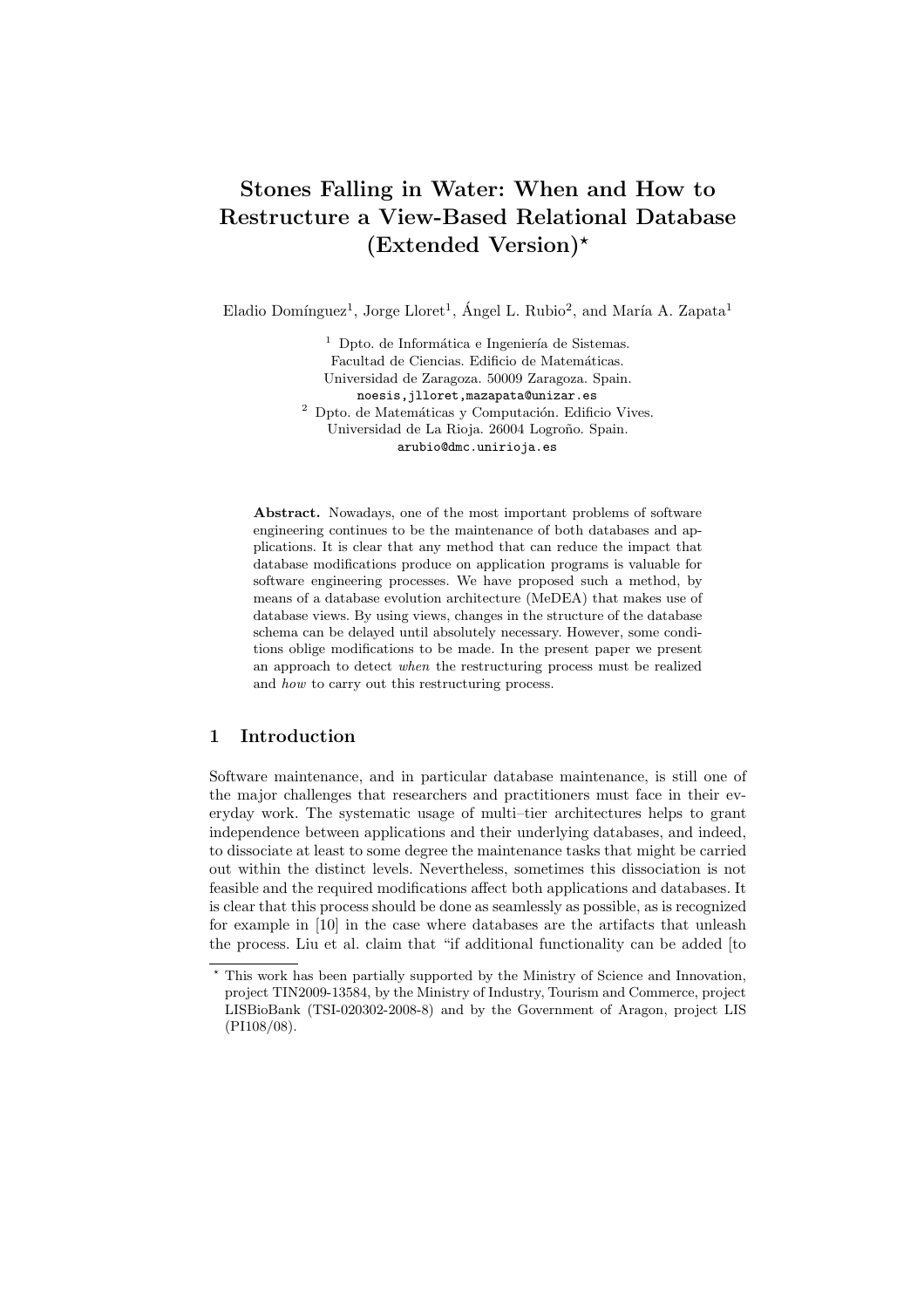the database] seamlessly, existing application programs may either optionally ignore it or only require minimal modifications when the added functionality becomes available. Therefore, how to effectively manage the impact of schema modification, clearly, becomes an important issue for achieving such seamlessness". Within this context, any means which delays and minimizes the impact that database changes provoke in the applications is of great value.

Different strategies can be followed to make progress in order to achieve a solution to this issue. In [4], we proposed MeDEA, a Metamodel–based Database Evolution Architecture, which follows a forward maintenance perspective. Roughly speaking, this means that all changes that have to be introduced to the database are issued at the conceptual level. The changes at the conceptual level are, by means of MeDEA, automatically propagated downwards to the logical level and to the extension. As was presented in  $[4]$ , MeDEA follows a *strict* data conversion mechanism, meaning that conceptual schema changes are immediately propagated to the logical schema and to the extension. However, the strict conversion mechanism may involve a big impact on both the database and the applications. In [5] we improved the approach by proposing a lighter data conversion mechanism that makes use of database views. When views are used, the modification of structures is not initially realized (logical conversion mechanism), but delayed until necessary, which significantly reduces the impact of required changes. Unfortunately, the use of views does not solve the problem in its entirety, because of the well–known problem of updatability of views. It has been proven in the literature [3, 9] that not every DML operation defined on a view can be satisfactorily realized. There exist some structural requisites in order for a view to be fully updatable.

The main goal of the present paper is to show an approach that determines, on the one hand, when a view (generated and inscribed in the context of our evolution architecture) must be restructured in the presence of some particular DML operations, and on the other hand how this restructuring process can be carried out.

The rest of the paper is structured as follows. In the following section we present the basic structures and the way of working of MeDEA, including the running example that we will use in the paper. Section 3 is devoted to outline the settings of the problem we solve. In Section 4 we explain when the database should be restructured and in Section 5 we describe how to do the restructuration. Finally, we present some related works, conclusions and further work.

# 2 Database Evolution Architecture

The contributions of this paper rely on the MeDEA architecture for database evolution we proposed in [4, 5]. In order to make the paper self–contained, in this section we review the basic ideas of MeDEA such as we described it in previous papers (see [4, 5] for details). At the same time, we introduce some new notions, not included in our prior works, that are used in the subsequent sections.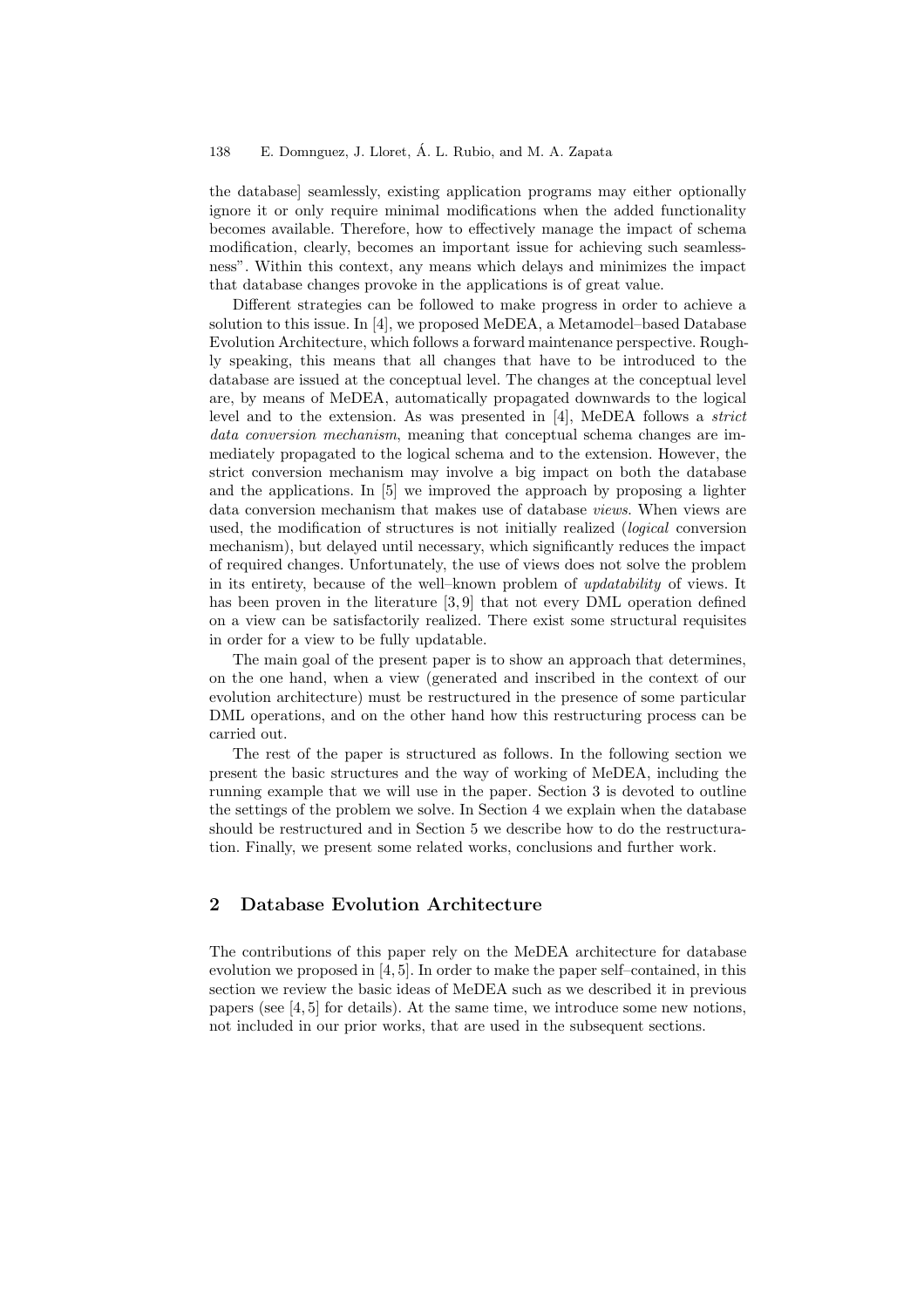MeDEA is a metamodel–based database evolution architecture we presented in [4]. MeDEA uses a metamodeling approach for its four components (see Figure 1): conceptual component, translation component, logical component and extensional component.

The conceptual component captures machine–independent knowledge of the real world. In this work, it deals with EER schemas. The logical component captures tool–independent knowledge describing the data structures in an abstract way. In this paper, it deals with schemas from the relational model by means of standard SQL. The extensional component captures tool dependent knowledge using the implementation language. Here, this component deals with the specific database in question, populated with data, and expressed in the SQL of the DBMS. One of the main contributions of our architecture is the translation component, that not only captures the existence of a transformation from elements of the conceptual component to others of the logical one, but also stores explicit information about the way in which specific conceptual elements are translated into logical ones.



Fig. 1. MeDEA Database Evolution Architecture

## 2.1 Forward Translation Process

The way of working of MeDEA is as follows: given an EER schema in the conceptual component, the translation algorithm, which is composed of translation rules, is applied to it and creates 1) a set of elementary translations in the translation component, 2) the relational database schema and 3) the extensional database schema. The resultant schemas of this forward translation process have been depicted in the top part of Figure 2.

For instance, as a running example, we will consider an initial EER schema  $S_0$  (see Figure 3, left) with employees and cities. Each employee has an id, name, address and department where (s)he works. Each city has an id and a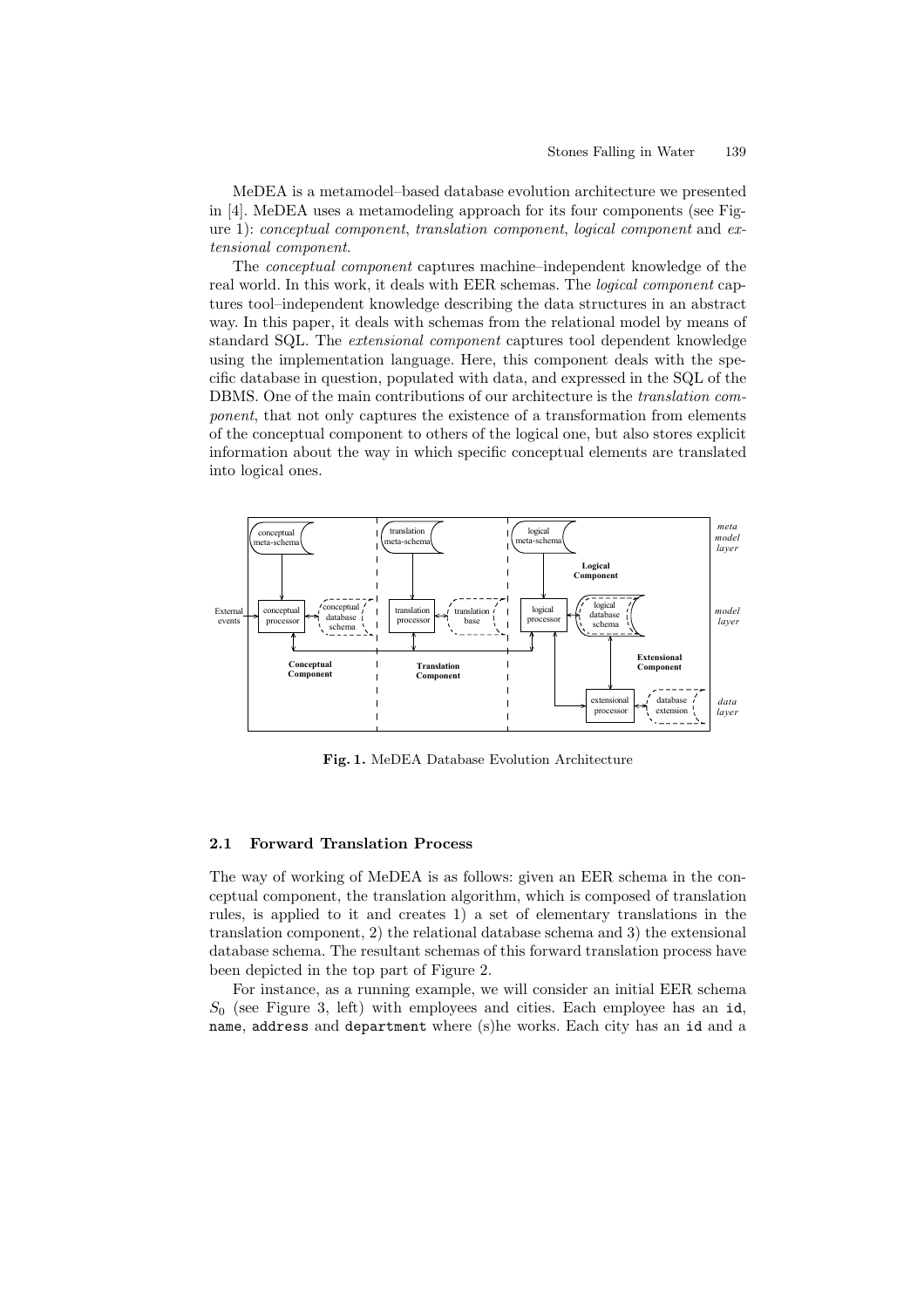

Fig. 2. View–based Evolution Processes within an EER–DBMS setting

name. Many employees can live in the same city. From this example, our architecture creates the extensional database schema (see Figure 3, right). Next, the extensional database is populated with data.



Fig. 3. Initial schema

## 2.2 Forward View-Based Database Evolution

For various reasons, the data structure may need to be changed. In this case, the data designer must issue the appropriate evolution transformations to the EER schema. These changes must be propagated to the rest of the components. In order to do this we have proposed two different forward approaches: a strict propagation mechanism [4] and a lazy and logical mechanism [5]. In this paper we assume that the lazy and logical mechanism is applied. According to this proposal, a view–based propagation algorithm is applied which delays the propagation of changes creating views in the logical and extensional levels.

The key aspect of the view-based propagation algorithm is that the old logical and extensional schemas remain unchanged, and the target schemas are not completely created but simulated. In general, when the conceptual evolution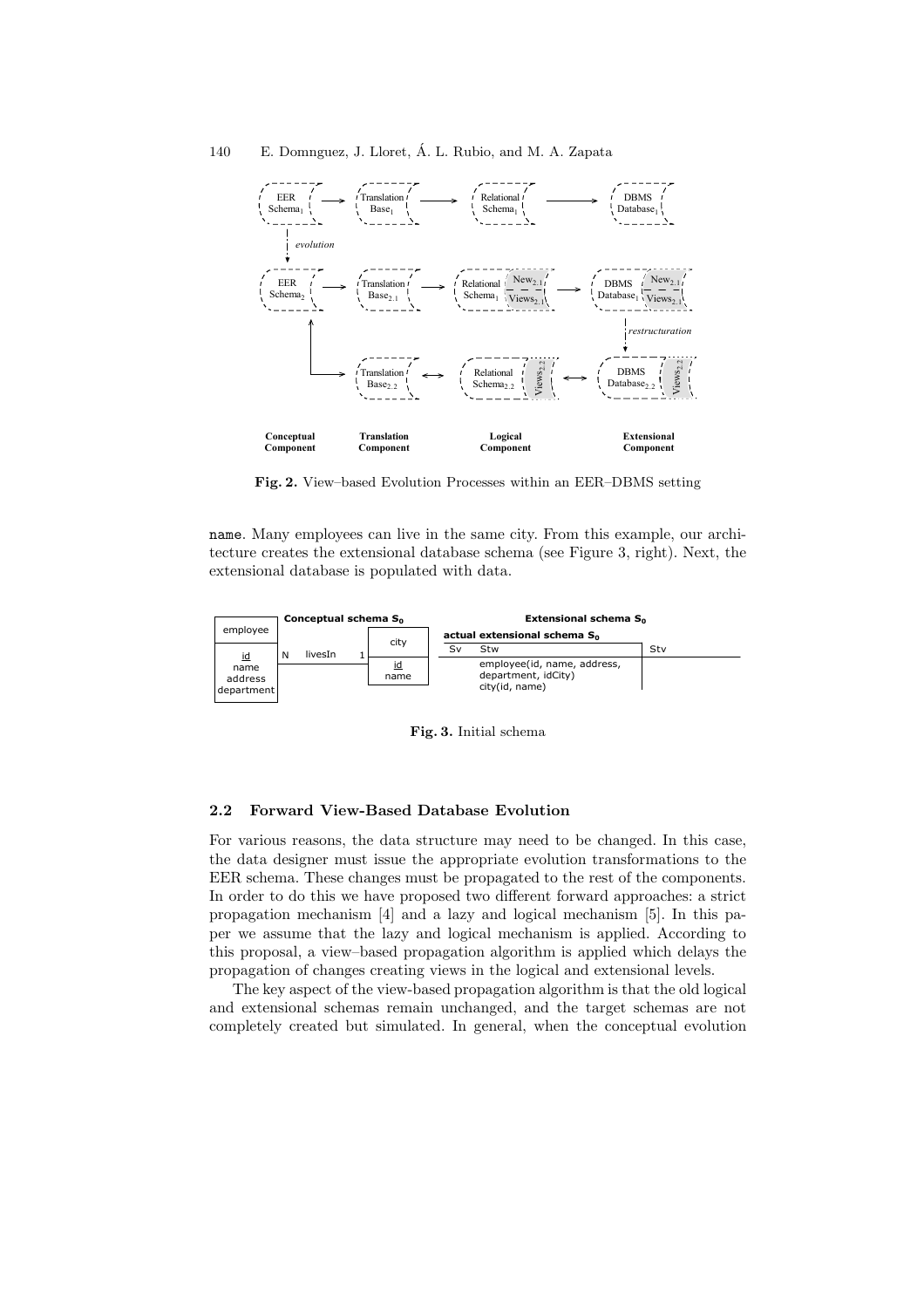implies the creation of new elements (tables, attributes,...) they are created, but the modification or elimination changes are simulated creating views. This fact is depicted in the central part of Figure 2. It can be seen in this figure that, after a forward evolution propagation process, the relational and extensional schemas include the old schemas, together with the 'Views' piece representing the views that simulate the modification and elimination changes and the 'New' piece representing the added schema elements.

For example, we consider that in schema  $S_0$  the attribute address is deleted, giving rise to the conceptual schema  $S_1$  (see Figure 4, left). However the translation of this change does not provoke the elimination of the column address in the table employee, instead of this, the lazy propagation algorithm delays the elimination of the column creating the view vEmployee (see Figure 4, right).



Fig. 4. First evolved schema

In the resultant situation not all extensional elements conform with the new EER schema. For this reason, we are going to introduce several notions (not included in previous papers) in order to classify the database elements making explicit which extensional elements are related with the conceptual ones.

It must be noted that each extensional schema S can be split into two sets: the set of views  $S_v$  and the set of tables  $S_t$ . In its turn,  $S_t$  is split into two sets: the set of tables that have views defined on them,  $S_{tv}$ , and the set of tables without any view defined on them,  $S_{tw}$ . Just after having translated the conceptual schema to the logical one and before applying any conceptual transformation, the sets  $S_v$  and  $S_{tv}$  are empty. Moreover, at any time, it is verified that  $S_{tv} \cap S_{tw} = \emptyset$ . Besides, according to the lazy and logical propagation procedure, only  $S_v$  and  $S_{tw}$  correspond to conceptual elements, for this reason, we call the set  $S_v \cup S_{tw}$ actual extensional schema. For example, the partition of the extensional schemas  $S_0$  and  $S_1$  are shown in the right part of Figures 3 and 4.

One of the main advantages of this approach is that, since the extensional database schema remains unchanged, the old software applications can continue being executed directly on the tables where they were defined. In this way the changes on software applications are delayed, minimizing the impact of evolution.

## 3 Backward-Forward Restructuring Process

Having explained our previous research results on which the contributions of this paper are built, in this section we identify some management problems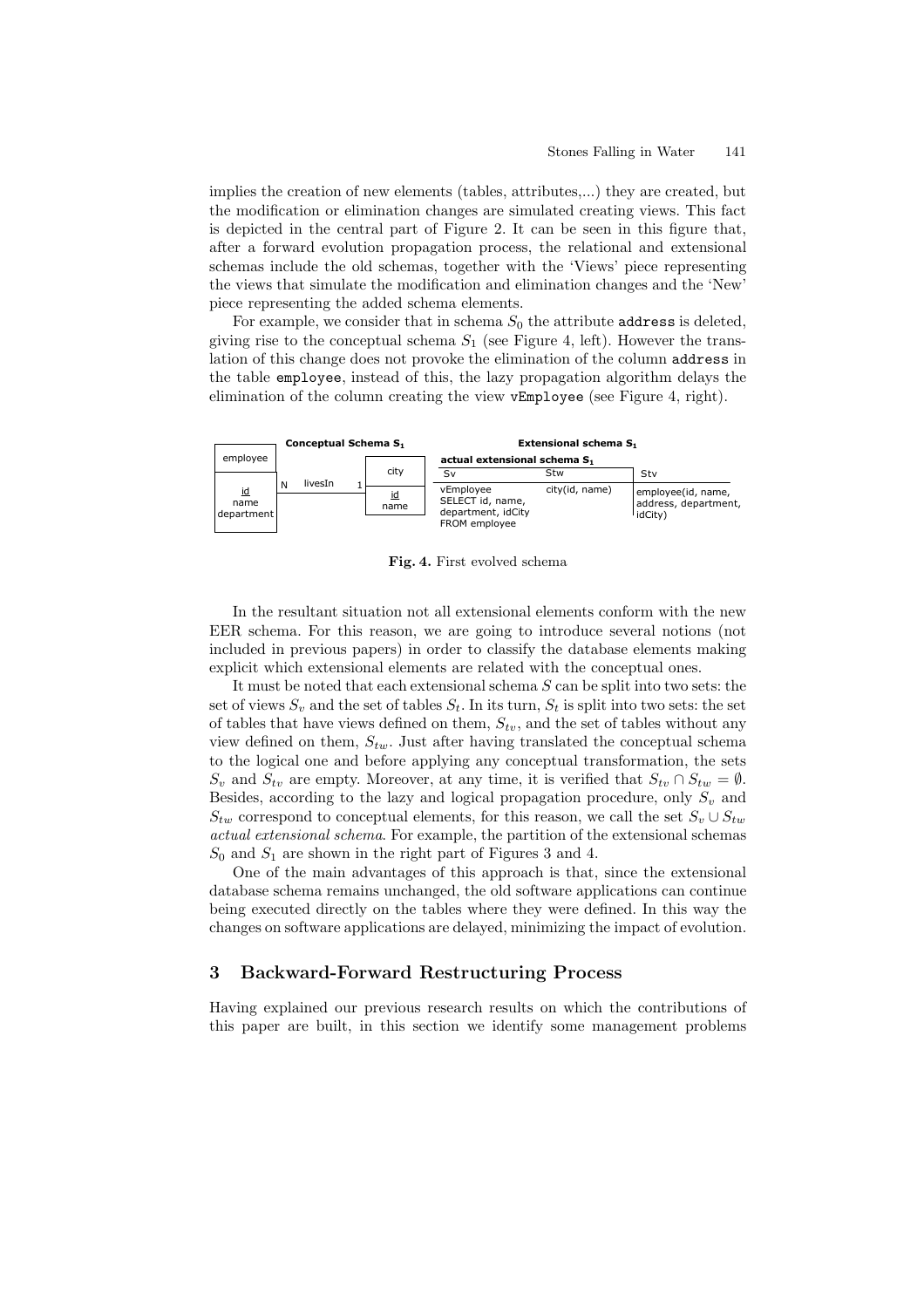that can arise within a view-based relational database and which can imply the restructuration of the database. After explaining these problems, we describe how our prior proposal [4, 5] is enhanced in order to settle them.

Two kinds of DML operations can be performed on the resultant extensional schema: those coming from the old applications and those coming from an external source as, for example, scripts of DML operations. The former do not entail any problem, since, as we have said before, they continue being executed directly on the tables where they were defined, that is tables of  $S_{tv}$  and  $S_{tw}$ . However the latter, as we will see, can be problematic.

First, we are only interested in external DML operations that conform with the conceptual schema, that is, operations defined on the actual extensional schema  $(S_v \cup S_{tw})$ . For example, the address of an employee can be modified in the extensional schema  $S_1$  of Figure 4 (it is a valid operation) however we do not intend to consider it because it does not conform with the conceptual schema  $S_1$  (according to this schema this attribute does not exist).

In this context the well-known problem of view updatability arises, that is, DML operations defined on a view cannot always be translated to the base tables. There exist some structural requisites in order for a view to be fully updatable [3, 9].

For example, we are going to consider that a second set of database evolutions occurs. From the schema  $S_1$ , the attribute department is transformed into an entity type department, a new entity type building is added and a new relationship type situatedIn between department and building is settled. Finally, a new entity type project and a new relationship type worksIn between employee and project are also added. All these changes give rise to schema  $S_2$ and the corresponding extensional schema (see Figure 5).



Fig. 5. Second evolved schema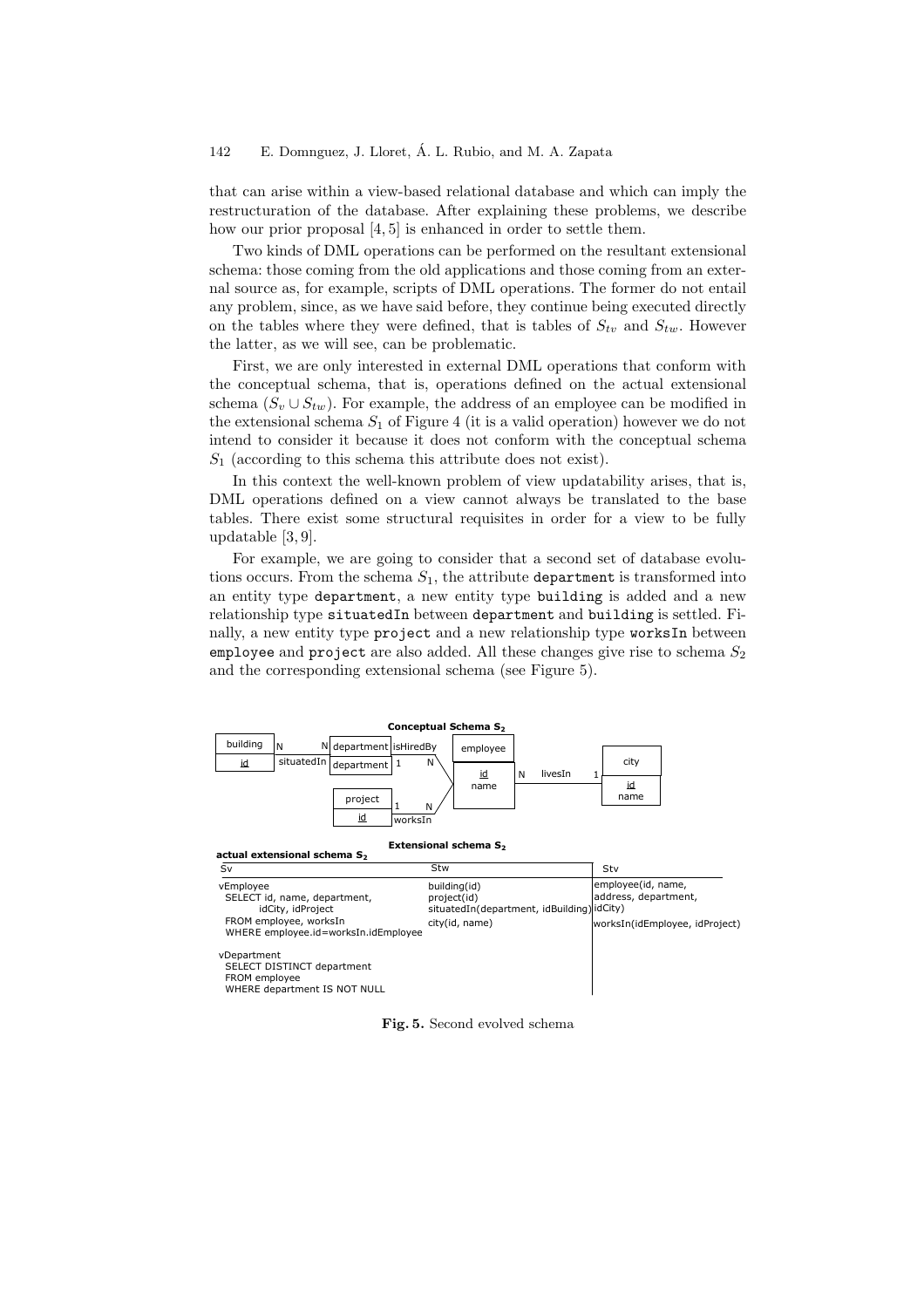Let us suppose that, according to the conceptual schema  $S_2$ , a new department needs to be added. As the base table where the information about departments is stored is the table employee, the insertion of the department could be done in this table but we do not consider it a feasible solution, since it would oblige us to insert a new employee for this department (which is not the case). Considering that the entity type department is translated into the view vDepartment, another option is to insert a department in this view. However, as we will see later on, this view is not insertable and the operation cannot be done. The consequence is that, in this situation, the extensional schema must be restructured propagating the addition of the entity type department in order to be able to insert a new department.

As one of our main contributions, we identify in Section 4 when an operation on a view can not be translated into base tables. In these cases the extensional, logical and translational schemas must be restructured. In Section 5, as another of our main contributions, we describe a backward–forward maintenance technique for determining how these schema restructurations are performed. This restructuration process is depicted in the bottom part of Figure 2. The backward–forward process is represented by means of bidirectional arrows and the modifications performed in the schemas are represented changing the size of the involved pieces, in particular the 'View' piece is represented with a different size and shape.

Before explaining the 'when' and 'how', we want to note that, as we will see later on, the proposed backward–forward process requires that the extensional and logical components obtain information from the conceptual component. For this reason, we have had to introduce a slight modification in MeDEA with regard to the proposal we presented in [4]. The modification is that the arrows representing the communication among the processors are bidirectional.

## 4 When to Restructure

In this section we answer the following question: Under which conditions is it possible to translate an operation on views into an operation on base tables? This is the updatability problem, which has been widely dealt with in numerous research papers [3, 9] and it is known that not every DML operation on views can be translated to the base tables. The question is to determine which operations on views can be translated into an operation on base tables.

For dealing with this question, we have decided to make independent the definition of updatability of the particular DBMS chosen, so we have defined updatability at the logical level. In this context, we have followed the solution of [9]. The paper [9] offers 'a theory within the framework of the ER approach that characterizes the conditions under which there exist mappings from view updates into updates on the conceptual schema'. It includes a set of definitions and theorems which determine, for entity types and relationship types views, whether they are insertable, deletable or updatable.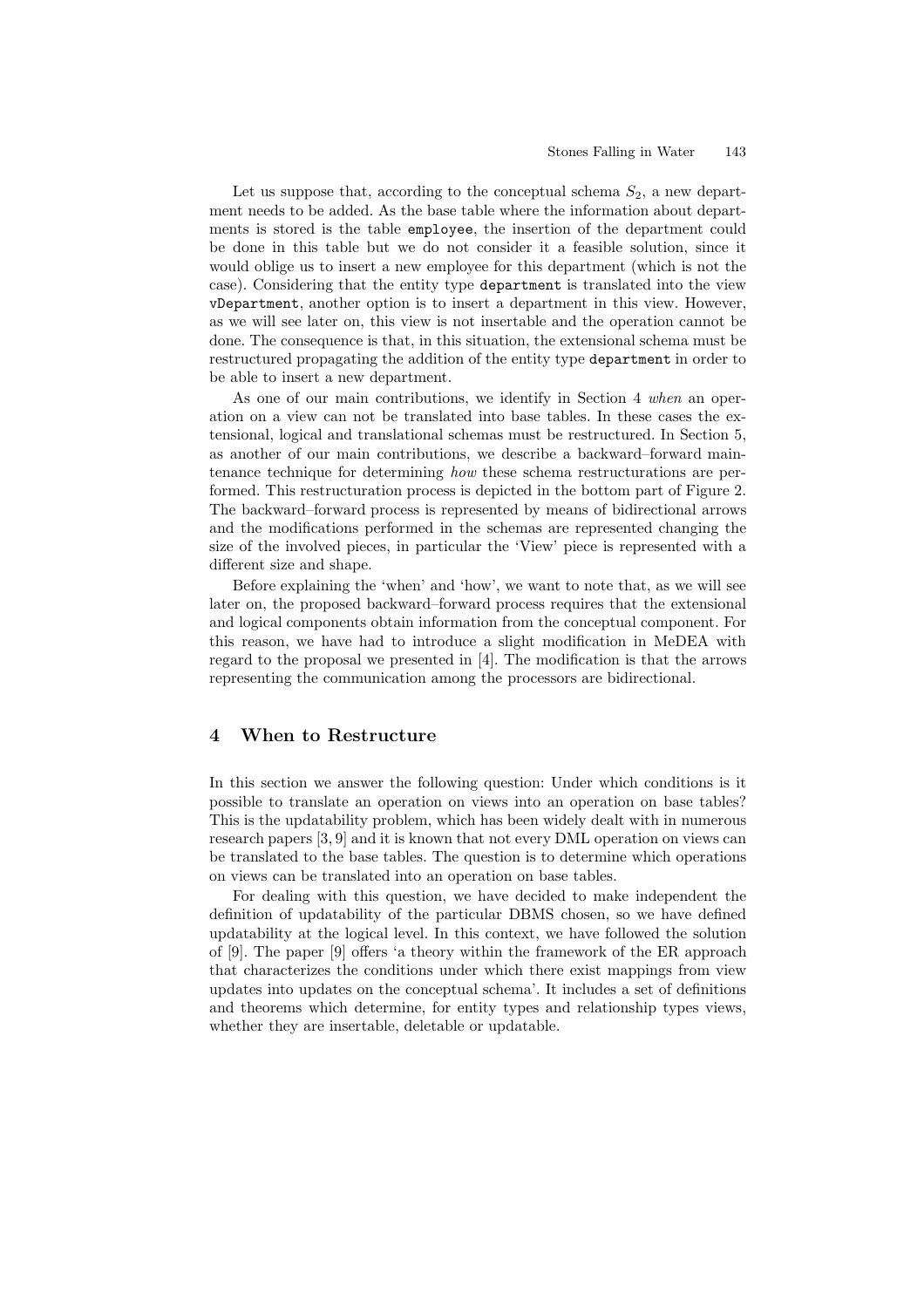Our solution has been to adapt the view updatability algorithm of [9] to our particular context in which views are defined on the logical and on the extensional schema, unlike [9], where views are defined on the  $E/R$  schema. This adaptation can be handled because, in our evolution architecture, the conceptual and logical components are interconnected. Thus, we have rewritten the concepts and theorems of [9] in terms of our evolution architecture, generating in this way an integrated solution for the problem of when to restructure the database. For example, about deletability of view relationship types and about insertability in view entity types, [9] offers the following:

'Theorem 2. Let R be a view relationship set with relationship derivation  $\langle R_1,...,R_n\rangle$ . R is deletable if and only if R is functionally equivalent to some relationship set  $R_i$  w.r.t.  $\langle R_1, ..., R_n \rangle$  where  $i \in \{1, 2, ..., n\}$ .

'Theorem 4. A view entity type is insertable if and only if the identifier of its base entity type is included in the view'.

In our context, we have reelaborated these theorems as follows:

Deletability Theorem. Let R be a logical select-project-join view defined on base relation schemas  $R_1, ..., R_n$ , R is deletable if and only if there is a oneto–one correspondence between the rows of R and the rows of  $R_i$  for some i.

Insertability Theorem. A logical view V built on a relation schema R is insertable if and only if the attributes of the key of the relation schema R are included in the view V.

If the Insertability Theorem determines that a view is insertable, an insert operation on it is accepted and will be executed provided that the integrity constraints are satisfied. For executing the operation, we will apply an adaptation to our forward database maintenance context of the View Update Translation Algorithm of [9]. Analogously for the Deletability Theorem.

These ideas are gathered in the rule for managing external DML operations (see Figure 6). In this rule, when an operation is accepted, it is executed if the integrity constraints are satisfied. We are going to explain this rule through several examples of application.

```
EVENT: DML operation q on table or view x of S_{tw} or Sv
ACTION:
IF x is table THEN accept q
ELSE
  v <-- getLogicalElement(x)
  IF v is updatable THEN accept q
  ELSE restructure(x);
  END IF
END IF
```
Fig. 6. Rule for managing external DML operations

**Example 1.** Let us suppose the situation of schema  $S_1$  in which, from the schema  $S_0$ , the attribute address has been deleted. As a consequence, at the extensional level, we have created a new view vEmployee on the previously exist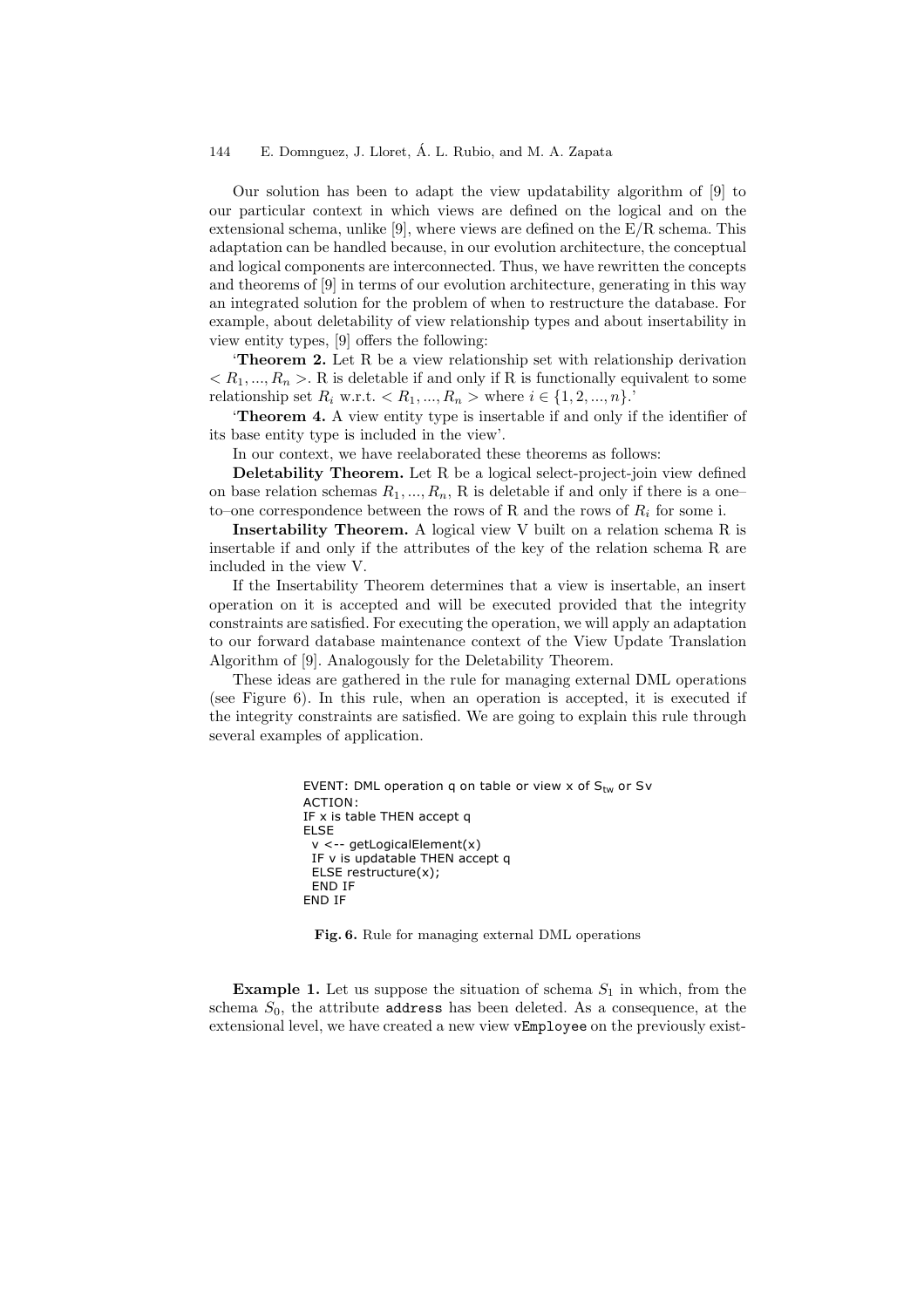ing table employee. The view vEmployee contains all the columns of employee except the column address.

Then, if we try to add a new employee through an external DML operation on the view vEmployee, the rule of Figure 6 for managing the operations is fired. Next, the view vEmployee of the logical level is retrieved and the Insertability Theorem is applied in order to determine whether it is insertable. The view vEmployee is built on the relation schema employee. The column id, which is the key of the relation schema employee is included in the view vEmployee. So according to our Insertability Theorem, vEmployee is insertable and therefore the operation will be accepted.

**Example 2.** Let us suppose that the situation is that of schema  $S_2$ . Then, we try to delete an employee through an external DML operation on the view vEmployee. The rule of Figure 6 for managing the operations is fired. Next, the view vEmployee of the logical level is retrieved, the Deletability Theorem is applied, which determines that the view vEmployee is deletable and the operation is accepted.

Let us now suppose that we try to add a new department through an external DML operation on the view vDepartment. Then, the rule of Figure 6 for managing the operations is fired, the corresponding logical view vDepartment is retrieved and the Insertability Theorem is applied in order to determine if it is insertable. The view vDepartment is built on the relation schema employee and the attributes of the key of employee are not included in the view vDepartment. So, the view vDepartment is not insertable and the operation will not be accepted. In this case, the algorithm determines that the schemas must be restructured in order to insert the new department.

In the next section, we describe the main features of the algorithm which restructures a view–based relational database.

# 5 How to Restructure

When a DML operation on a view cannot be translated into base tables, the rule for managing DML operations of Figure 6 indicates that the extensional database must be restructured. This section is devoted to explaining how the extensional schema is modified and how the SQL code is generated in order to restructure the extensional database.

The goal of the restructure algorithm is to make the minimal extensional schema changes so that the DML operation can be executed on the new extensional schema. For this goal, we considered two options. One of them was a backward propagation and the other was a backward–forward propagation. With regard to the former, we identified at the extensional level the tables and views that must be restructured (for example, by querying the upper components of the architecture) and the changes were propagated backwards to the logical and to the translation component. For the latter, we proposed to identify, at the conceptual level, the elements which correspond to the view where the operation is defined and to consider reapplying the translation rules to these elements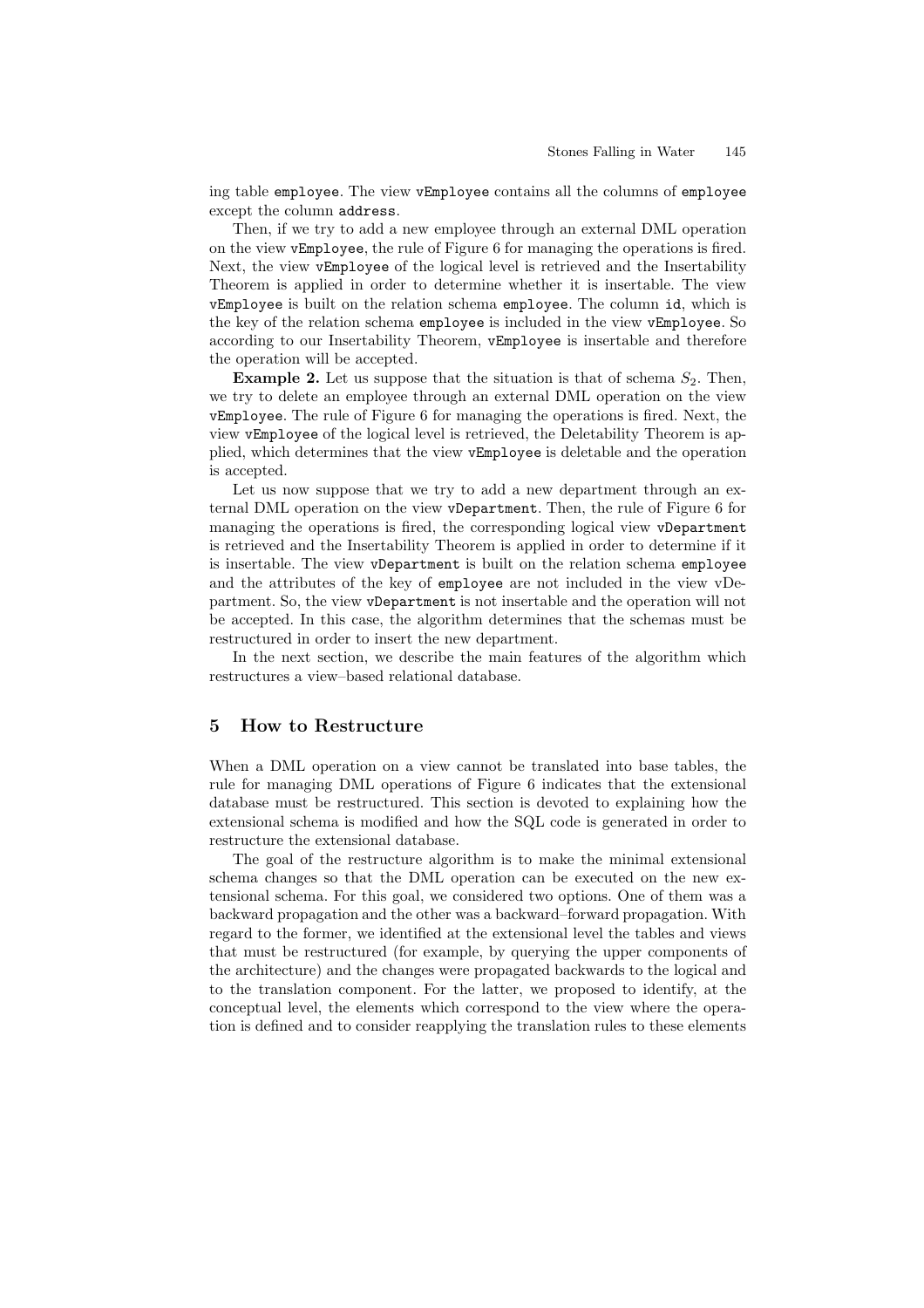and to the adjacent elements. These changes will then be propagated forward to the logical and extensional levels. We have chosen the idea of backward–forward propagation for the restructure algorithm because we can reuse the main elements of our architecture and, particularly, the translation component.

Tasks for restructuring. For the backward–forward propagation idea, two tasks are interspersed in the restructure algorithm. First, identify the conceptual elements related with the restructuration. Second, for each one of these conceptual elements its translation to the logical and extensional levels is modified. For the second task, three circunstances can appear:

- 1. A new translation rule is applied.
- 2. The same translation rule as before is reapplied but its effects will be different from the effects when it was previously applied.
- 3. Nothing is changed (the same translation rule would be applied but it would produce the same effect).

As we will see in more detail, these three possibilities appear, for example, when we try to make an insertion on view vDepartment of schema  $S_2$ . According to the Insertability Theorem, the view is not insertable. So, in order to do the insertion, a new translation rule must be applied to the department entity type translating it into a table department (first possibility). As a consequence, the entity type employee must be retranslated. In this case, as before, it is translated into the view vEmployee, using the same translation rule, but the result is different since an attribute related with the new table department must be incorporated (second possibility). However, the translation of the entity type building must not be changed (third possibility).

Algorithm. After having described the tasks involved, we go into depth about the restructure algorithm by explaining how the two previously described tasks are performed in the algorithm. The input of the algorithm is the view on which the DML operation is defined. First, the conceptual element c which corresponds to the view v is retrieved (line 3). Then, the procedure consider Apply-TranslRule is executed for the element c (line 4). This procedure, which is used several times in the algorithm, translates a conceptual element performing one of the three possibilities previously mentioned.

If c is an entity type, then the relationship types where c participates may change their translation rules (lines 5 to 12 of Figure 7). For this purpose, the first relationship type processed must be the relationship type which connects c with the entity type which corresponds to the relation schema which contains the information of the view. For example, for the entity type department, the entity type which corresponds to the relation schema which contains the information of the view vDepartment is employee, so the first processed relationship type must be isHiredBy.

Then, the reapplication of a translation rule is considered, first for each relationship type (line 7) and, next, for each participant of the relationship type (line 9), with the same three possibilities of translation we have mentioned before. If the conceptual element is a relationship type, then the reapplication of translation rules to its participants is considered (line 15).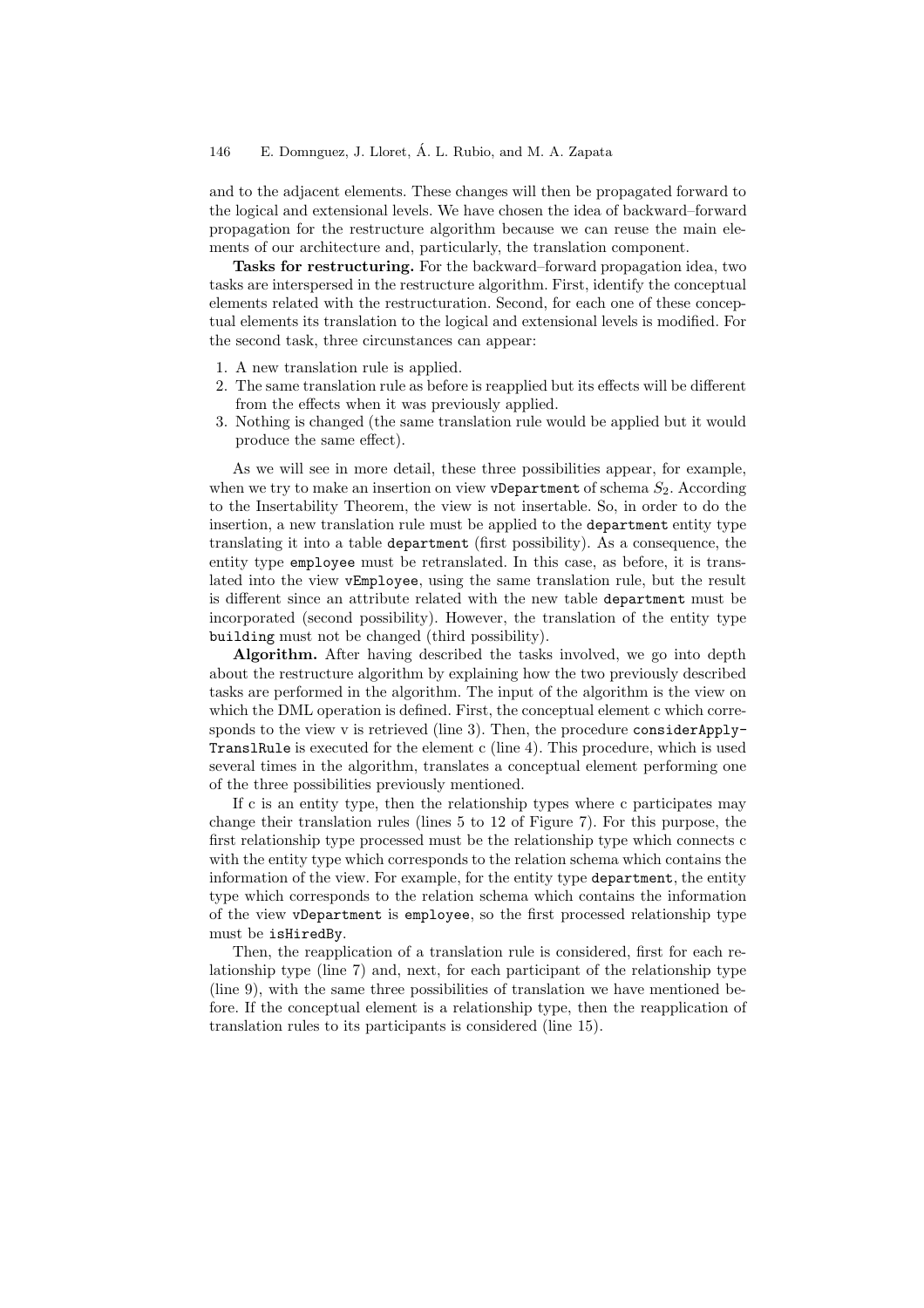```
INPUT: v view
OUTPUT: Changes on the translation, logical and extensional schema
 c<--getConceptualElement(v)
 considerApplyTranslRule(c)
  IF c is entity type THEN
   FOR each r relationship type where c participates DO
    considerApplyTranslRule(r)
    FOR each p participant in r different from c DO
     considerApplyTranslRule(p)
     END FOR
   END FOR
  END IF
 IF c is relationship type THEN
   FOR each p participant in c DO
    considerApplyTranslRule(p)
   END FOR
  END IF
```
Fig. 7. Algorithm for restructuring the translation, logical and extensional schema

A noteworthy characteristic of our algorithm is that the restructuration technique we propose only makes the compulsory changes so that the desired operation can be executed on the new extensional schema. This idea can be metaphorically compared with a stone falling in water. When a stone falls in water, the effect does not remain at the point where the stone touches the water, but it is propagated towards the shore in the form of several concentric waves (and not in an irregular fashion). In a similar way, the retranslation of a conceptual element is the stone which drops onto the schemas and this change generates concentric waves that carry the minimal changes towards other pieces of the schemas.

After having restructured the logical and the extensional schema, there can be queries which are no longer valid, for varied reasons, as they use views which no longer exist. In our example, the queries using the view vDepartment are no longer valid. So, these queries must be recreated. As a future work, we want to define a conceptual query language that allows us to specify the queries at the conceptual component. Then, they will be translated by an algorithm to the logical component. Afterwards, when the database is restructured, the queries will be automatically restructured by taking advantage of the translation component. For the moment, the recreation of each query is done manually.

Example. Let us consider again the previously mentioned insert on view vDepartment of schema  $S_2$ . Then, the rule for managing external DML operations (Figure 6) is fired because the event is an operation on a view of  $S_v$ . As, according to the Insertability Theorem, the view vDepartment is not insertable, the restructure algorithm is executed. Its input is the view vDepartment and its output is the SQL code of Figure 8.

Going step by step in the algorithm, first the conceptual element, that is the entity type department, is retrieved (line 3) and the change of its translation rule is executed. To be specific, the first possibility of the previously described possibilities for the translation rules is applied, and the translation rule EntityTypeToRelSch01 is now executed for the entity type department. This application does not modify the conceptual schema (the entity type department remains the same) and is captured by the view–based propagation algorithm.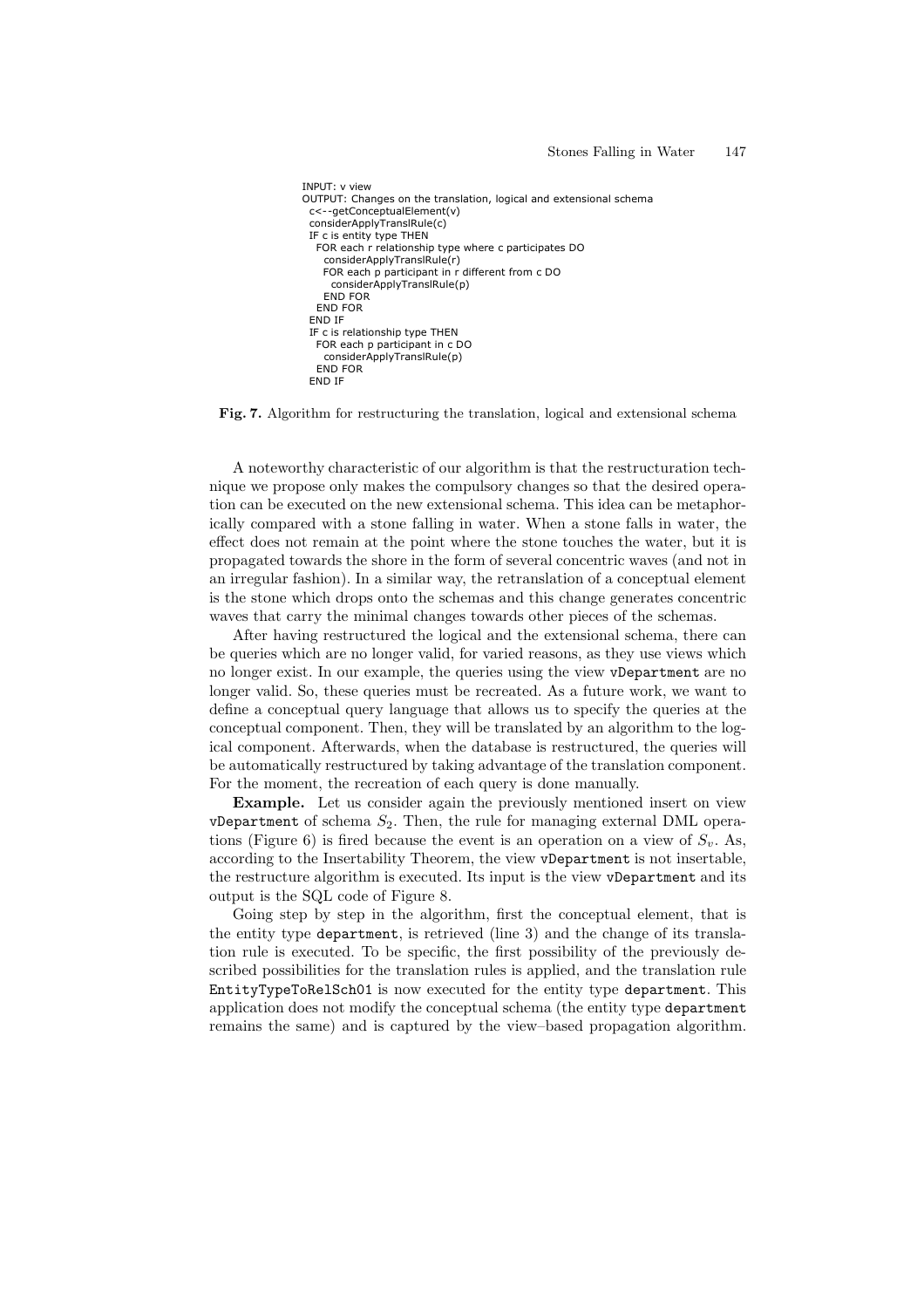This algorithm modifies values of the architecture components. For example, after the change, the entity type department is translated to a relation schema instead of to a view. Next, the logical subalgorithm is executed and, as a result, a new relation schema is created for the department entity type. Finally, the extensional subalgorithm applies a rule and a new table department is created by means of SQL sentences (a) to (d) of Figure 8. Once the view vDepartment is no longer valid, it is dropped (sentence e). From now on, we do not detail the effect of the changes on each component of the architecture and we describe only the effect on the extensional component.

Next, the relationship types where the entity type department participates are retrieved in order: isHiredBy and situatedIn. For the first one, the first case for applying a translation rule is applied, because the relationship type isHiredBy can no longer be translated into the view vEmployee. This application is captured by the view–based propagation algorithm, which translates them to the rest of the components. In particular, a procedure is fired, which loads data into the column isHiredBy just added to the table employee. As a result sentences (f), (g) and (h) of Figure 8 are executed. For the participant employee of isHiredBy, the translation rule EntityTypeToView01 is reapplied, giving place to sentence (j).

Next, the relationship type  $s$  ituatedIn is processed. The sentences  $(k)$  to the end are the result of the reapplication of the translation rule RelSchPerNNRelType to the relationship type situatedIn.

a. CREATE TABLE department(id INTEGER, department VARCHAR2(30)) b. INSERT INTO department(department) SELECT \* FROM vDepartment c. UPDATE department SET id=rownum d. ALTER TABLE department ADD CONSTRAINT pk10 PRIMARY KEY(id) e. DROP VIEW vDepartment f. ALTER TABLE employee ADD isHiredBy INTEGER<br>g. UPDATE employee e SET isHiredBy=(SELECT id FROM department WHERE department=e.department) h. ALTER TABLE employee ADD CONSTRAINT fk10 FOREIGN KEY (isHiredBy) REFERENCES department(id) i. ALTER TABLE employee DROP COLUMN department j. CREATE OR REPLACE VIEW vEmployee AS SELECT id, name, isHiredBy, idCity, idProject FROM employee, worksIn WHERE employee.id=worksIn.idEmployee k. ALTER TABLE situatedIn ADD idDepartment INTEGER l. UPDATE situatedIn s SET idDepartment=(SELECT id FROM department WHERE department=s.department) m. ALTER TABLE situatedIn ADD CONSTRAINT fk11 FOREIGN KEY (idDepartment) REFERENCES department(id) n. ALTER TABLE situatedIn DROP CONSTRAINT pk5 o. ALTER TABLE situatedIn DROP COLUMN department

p. ALTER TABLE situatedIn ADD CONSTRAINT pk5 PRIMARY KEY (idDepartment, idBuilding)

Fig. 8. Generated SQL code

## 6 Related Work

Within schema evolution, several authors analyze the impact of schema changes on data [2]. However, less attention has been devoted to avoiding or minimizing the impact of schema changes in applications [7]. The few proposals that can be found normally focus their attention on the definition of facilities to perform the reprogramming tasks, for example identifying the impacts [8, 11] or proposing programming techniques to enhance the adaptability of database programs against schema evolution [10]. Another approach, within which our work is included, is to minimize the impact of changes presenting different proposals [6].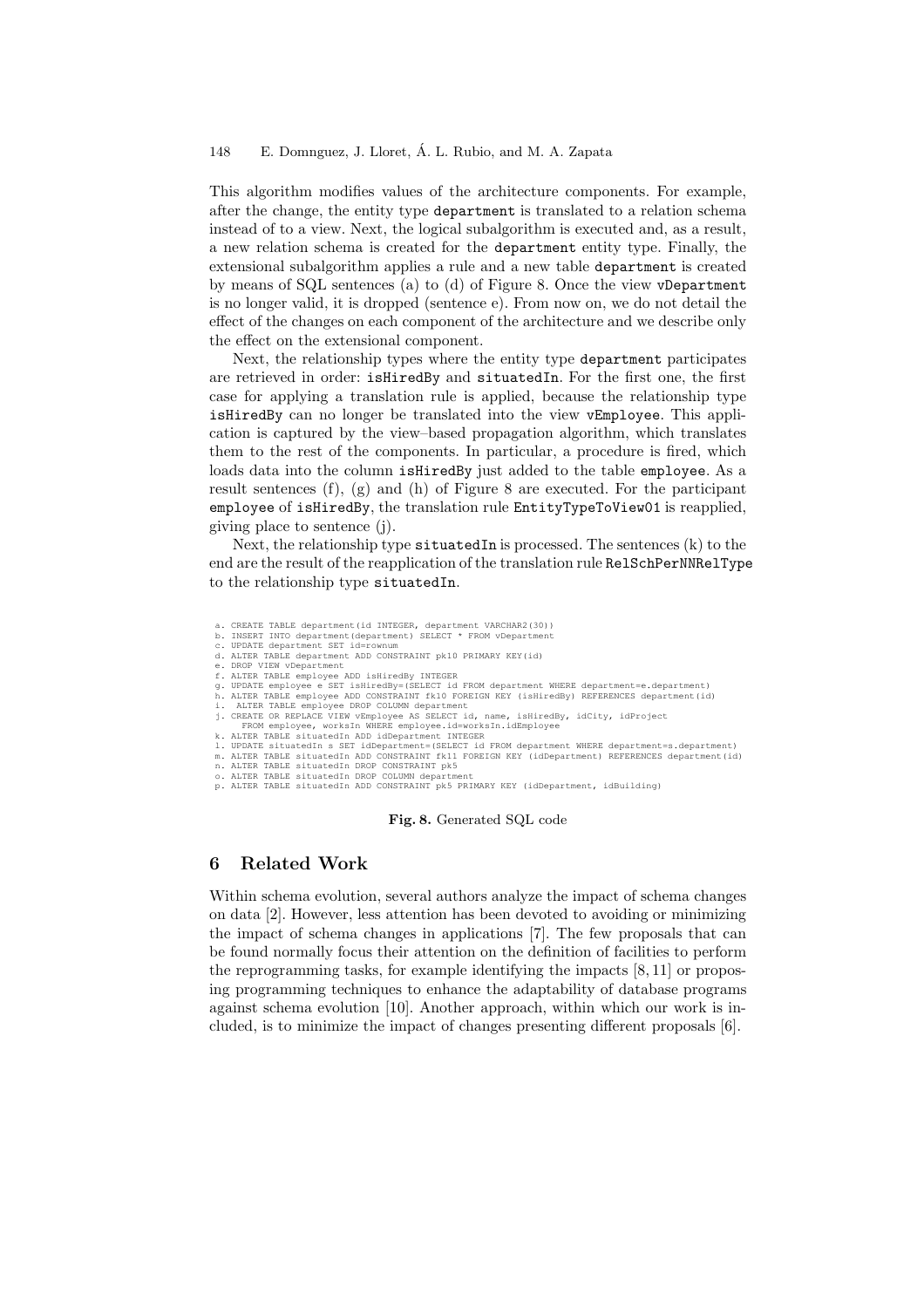The technique we have used to minimize the impact has been carried out by means of views. As a first stage, the changes are gathered by means of views without affecting other application programs [5]. Several authors have proposed the use of views with this aim [13]. However, the main noteworthy characteristic of our proposal is to inscribe it within a model driven development for databases, considering three different abstraction levels: conceptual, logical and extensional and within a metamodeling context.

Other recent papers use 'some notion of view' in order to perform database maintenance tasks. For instance, in [1] the starting point is the existence of materialized views that store data integrated from multiple, heterogenous data sources. This marks an important difference with our work, since in our case we do not deal with materialized views but pure relational views that directly grant access to some part of one database schema. Besides, neither an evolution setting, nor an explicit conceptual level are considered in [1]. The paper [12] uses a database conceptual level, by means of a new E/R variant (called EDM) and a conceptual query language (called Entity SQL). However, the concept of view used in that paper is a kind of bridge between queries expressed in Entity SQL and queries expressed in pure SQL, and it does not correspond to the usual notion of relational view that we use in the present paper.

In any case, views do not completely solve the problem due to the well– known problem of view updatability [9]. Several authors have proposed rules to determine when a view is updatable [3, 9]. To deal with this problem, we propose, as the main contribution of this paper, a second stage so that an algorithm detects when an operation obliges a modification of the schema and another algorithm determines only the compulsory schema changes in order to minimize the applications impact. In this way changes are delayed as far as possible.

The view updatability is defined in a general way by several authors whereas we use it in a specific context of schema evolution within a lazy propagation mechanism. In this case we have decided to base our proposal on the one we consider the most complete [9]. But this is defined in ER and we have translated it to the relational model.

Lastly, we highlight that when the changes cannot be delayed any more, views are used to determine the conceptual changes that have to be propagated. For this reason views codify the changes to be undertaken, which is not considered by other authors. Furthermore a DML extensional operation that obliges the extensional schema database to be changed is translated to the most abstract level and then propagated in a forward fashion. The novelty of this proposal is to transform a backward maintenance task [7] into a forward maintenance task.

# 7 Conclusions and Further Work

The use of views can reduce the impact that database modifications produce on application programs, since changes in the database are delayed until absolutely necessary. However, it can happen that these changes ultimately become mandatory because of the problem of updatability of views. In the present paper, we